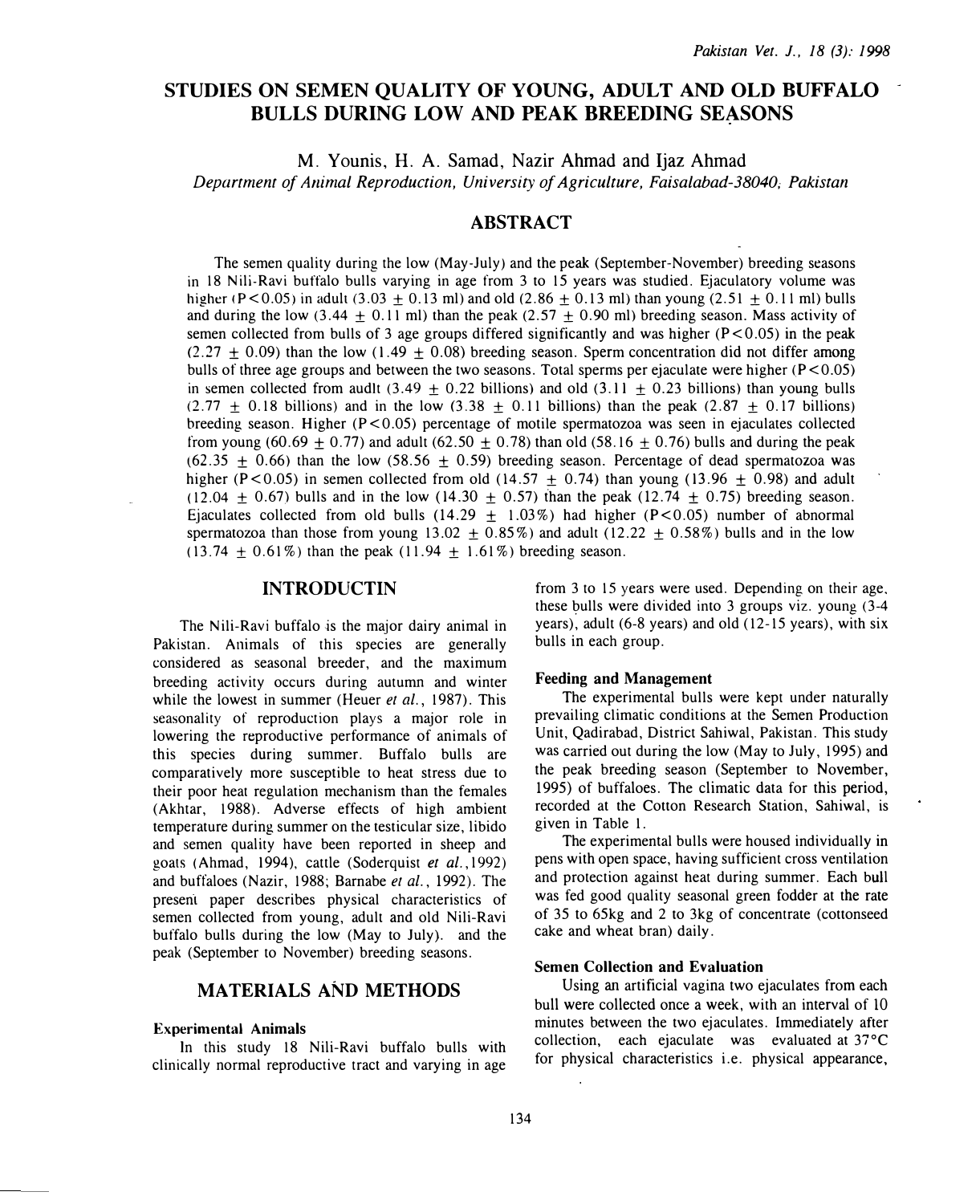ejaculatory volume, mass activity, sperm concentration, total sperm per ejaculate, pH and percentages of individually motile, dead and morphologically abnormal spermatozoa and acrosome morphology.

The volume and colour of ejaculates were determined directly from graduated collecting vials. Sperm concentration was determined with improved Neubauer counting chamber (Weber, Limited), as described by Hafez (1987).

In order to estimate the percentage of individual motile spermatozoa, a small drop of the fresh semen was diluted with a drop of 2.9 per cent sodium citrate solution and examined under bright field microscope (x 400). The spermatozoa showing progressive forward movement were considered motile, wile those showing circulatory movements or those oscillating at one place were taken as immotile.

The percentage of dead spermatozoa was determined by the eosin-nigrosin differential staining technique (Hancock, 1951). Two slides were made from each sample and at least 100 spermatozoa were counted in random fields per slide. Spermatozoa that absorbed the eosin, either partially or completely, were considered to be dead whilst those that did not absorb the stain at all were assumed to have been alive. At the same time the percentage of morphologically abnormal spermatozoa and those with abnormal acrosomes was assessed. The pH of each sample was measured with a digital pH meter (Strana, 5002).

#### Statistical Analysis

The mean values  $( \pm$  SEM) of various parameters of semen quality for bulls of three age groups and for the low (May - July) and the peak (September - November) breeding seasons were calculated. In order to see the magnitude of variation in semen characteristics among bulls of three age groups and the two seasons, the data were subjected to analysis of variance using factorial experiment under completely randomized design (Snedecor and Cochran, 1989). Duncan's multiple range test (Duncan, 1955) was applied for multiple mean comparison, where necessary.

# RESULTS AND DISCUSSION

#### Physical Appearance

The ejaculates collected from experimental bulls appeared creamy or creamy-white in appearance and their consistency was thin during the low and thick during the peak breeding season. Jainudeen et al. (1982), Heuer et al. (1987) Nazir (1988) and Bhosrekar et al. (1992) also made similar observations for the buffalo bull semen of various breeds.

# Ejaculatory Volume

Overall mean ejaculatory volume of  $2.80 + 0.07$ ml, recorded in the present investigation, is in agreement with 2.9 and 2.08 ml reported by Jainudeen et al. (1982) and Nazir (1988), respectively. Higher ejaculatory volume of 4.1 ml recorded in Iraqi buffaloes by El-Wishy (1978) reflects breed differences. Ejaculatory volume of semen samples collected from adult and old bulls was significantly higher than those from young bulls, the difference between bulls of the former two groups was non significant (Table 2). Nordin et al. (1990) also reported that ejaculatory volume increased with advancing age of bulls, the highest volume was obtained at 8 to 10 years of age. At this age, bulls had larger testicular size and higher libido than younger bulls which results in increased ejaculatory volume (Anzar et al., 1988; Bhosrekar et al., 1992).

Significantly higher  $(P < 0.05)$  ejaculatory volume was recorded during the low than the peak breeding season (Table 2). Similar findings have been reported for Iraqi (El-Wishy, 1978) and Murrah buffalo bulls (Reddy et al., 1983). Ahmad (1987) also observed the lowest ejaculatory volume  $(2.40 \pm 0.13 \text{ ml})$  for samples collected from Nili-Ravi buffalo bulls during autumn (August to October). The values for winter, spring and summer seasons were  $2.92 + 0.02$ ,  $3.03 +$  $0.13$  and  $2.91 + 0.31$  ml, respectively. However, Nazir (1988) found the same ejaculatory volume during the low and the peak breeding seasons in the Nili-Ravi buffaloes. These discrepancies may be attributed to differences in managemental conditions at different farms. Besides season, ejaculatory volume is also influenced by the age of bulls and the frequencies of their use, and the method of semen collection (Saji, 1978).

## Mass Activity

Overall mean mass activity of  $1.88 + 0.07$  was recorded in the present study. Heuer et al. (1987) recorded mass activity of 2.01 for buffalo bull semen, which supports our findings. The mass activity of ejaculates collected from young, adult and old bulls averaged 1.93  $\pm$  0.13, 2.18  $\pm$  0.11 and 1.53  $\pm$  0.10, respectively (Table 2). All the three age groups differed significantly from one another  $(P < 0.05)$ . Saeed (1988) recorded the best mass activity in young (2. 95) and adult (3 .49) bulls which supports the findings of this study. Mass activity depends upon the number of total, and percentage of live, spermatozoa in the semen samples and can be increased by pre-collection stimulation.

Higher mass activity  $(P < 0.05)$  was noted for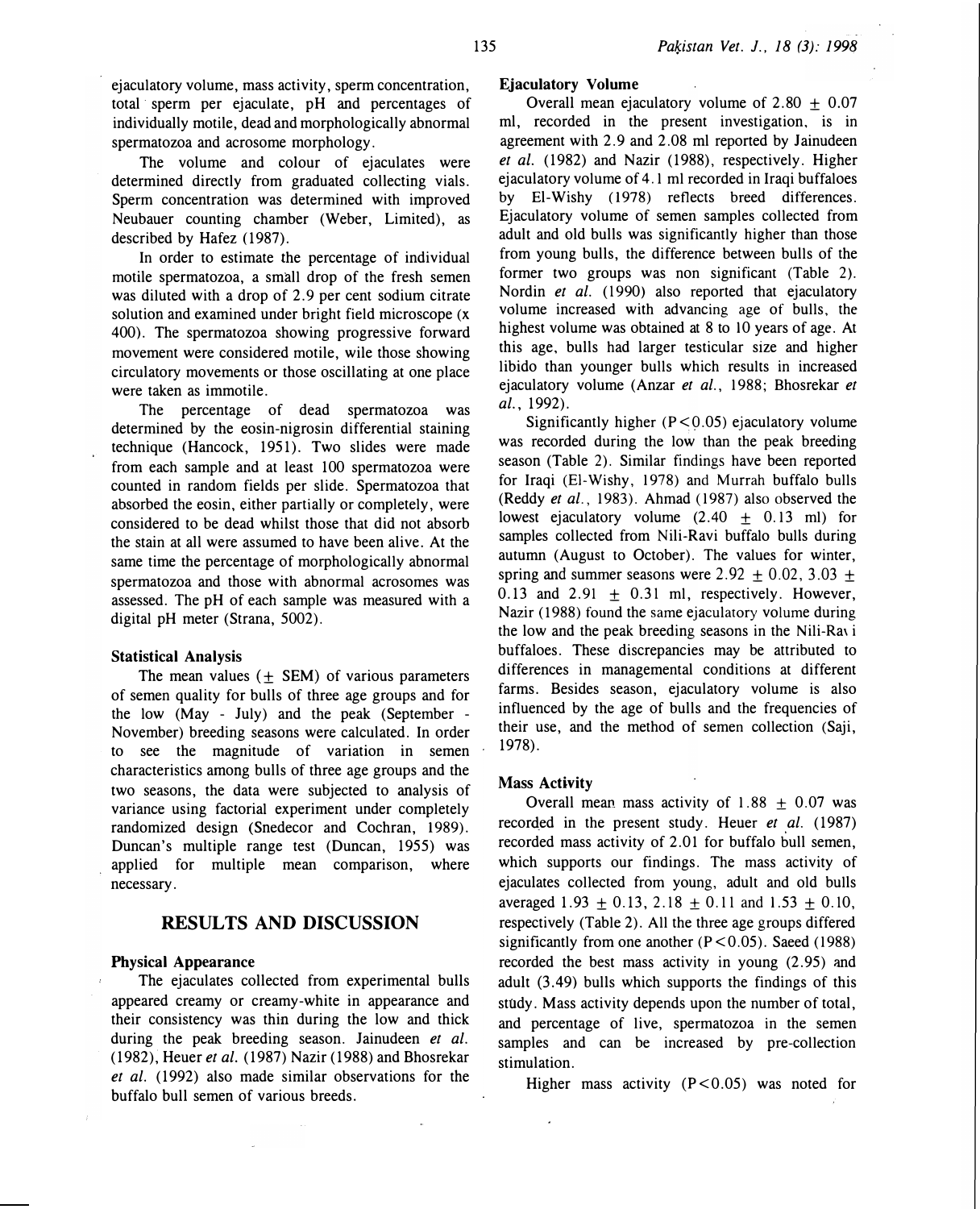ejaculates collected during the peak than those during the low breeding season. These findings are in agreement to those of Dumitrescu et al. (1988) who reported higher mass activity in winter than in summer. However, Nazir ( 1988) observed similar mass activity for samples collected during the low  $(2.33 \pm 0.36)$  and the peak  $(2.06 \pm 0.47)$  breeding seasons. This was apparently due to special managemental measures adopted during hotter months of the year.

## Sperm Concentration

In the present study, an overall mean sperm concentration of 1.12  $\pm$  0.04 billions/ml was recorded, which is comparable to 1.06 billions/ml reported by Heuer et al. (1987). There was no difference in the sperm concentration of semen samples collected from young, adult and old bulls (Table 2). Similar results were reported by Jainudeen et al. (1982) and Rahman et al. (1991). However, Nordin et al. (1990) reported that sperm concentration increased with the age of bulls. Sperm concentration is a highly variable parameter of semen quality and a wide range of sperm concentration (0.60 to 2.68 billions/ml) among bulls of three age groups was recorded in the present study. Perhaps this explains the discrepancies between our results and those of Nordin et al. (1990).

The effect of season on the sperm concentration revealed higher value for ejaculates collected during the peak than those collected in the low breeding season (Table 2), however the difference was non significant. Similar findings have been reported by Nazir (1988). Ahmad ( 1987) recorded relatively higher sperm concentration during summer ( $1103 \pm 71.8 \times 10^6$ /ml) than during autumn (984  $\pm$  15.2 x 10<sup>6</sup>/ml). However, the data were not analyzed statistically.

### Total Spermatozoa per Ejaculate

Overall mean value for total spermatozoa per ejaculate was  $3.13 \pm 0.12$  billions in the present study, which is in close line to  $3.18 \pm 0.52$  billions reported by Jainudeen et al. (1982). Total spermatozoa per ejaculate in semen samples collected from adult and old bulls were higher  $(P < 0.05)$  than those of young bulls (Table 2). Similar findings were reported previously by Heuer et al. (1987).

Seasonwise effect showed that the semen collected during the low breeding season had higher  $(P<0.05)$ number of total spermatozoa per ejaculate than that collected in the peak breeding season. This might be due to higher ejaculatory volume observed during the low than the peak breeding season. Heuer *et al.* (1987) made similar observations.

### pH (Hydrogen Ion Concentration)

· In the present study, overall mean pH of semen samples collected from 18 bulls was  $6.26 \pm 0.05$ . Terezinha et al. (1991) found the pH of  $6.38 \pm 0.19$ for ejaculates collected from buffalo bulls. The buffalo semen is said to be slightly acidic, with the pH varying from 6.51 to 6.97 (Nazir, 1988). The pH of semen from bulls of three age groups did not differ. Similarly, Terezinha et al. (1991) recorded no variation in pH of semen from young, adult and old bulls.

The pH of the semen was higher  $(P < 0.05)$  during the low than the peak breeding season. This might be due to higher sperm concentration noted in the peak than the low breeding season. Dense and thick semen samples are known to have lower pH than thin samples (Shalash, 1972). Terezinha et al.  $(1991)$  found that the effect of season on pH of the buffalo bull semen was significant.

### Motile Spermatozoa

. Overall mean motile spermatozoa in semen samples collected from 18 bulls was  $60.45 \pm 0.48$  per cent. The number of motile spermatozoa in the buffalo bull semen, ranging from 57.9  $\pm$  8.0 to 75.17  $\pm$  4.92 per cent, have been recorded by various workers (Gupta et al., 1978; Nordin et al., 1990; Bhosrekar et al., 1992).

Semen samples from young and adult bulls had higher ( $P < 0.05$ ) percentage of motile spermatozoa than old bulls (Table 2). Bhosrekar et al. (1992) found that the percentage of motile spermatozoa in semen samples was higher in bulls of 3-10 years of age and declined thereafter.

Semen collected during the peak breeding season had higher motility of spermatozoa ( $P < 0.05$ ) than that collected during the low breeding season (Table 2). These findings confirm an earlier report by Heuer et al. ( 1987). According to Ahmad ( 1987), the sperm motility for ejaculates collected from Nili-Ravi buffalo bulls during summer, autumn, winter and spring seasons averaged 67.0  $\pm$  0.7, 65.6  $\pm$  0.8, 60.2  $\pm$  1.2 and 60.5  $\pm$  0.2 per cent, respectively.

### Dead Spermatozoa

In the present investigation, overall mean percentage of dead sperm was  $13.52 \pm 0.48$ , which is in agreement to 12.1 per cent reported by Rahman et al. (1991) in Murrah buffalo bulls. A significant effect of age of bulls on the percentage of dead spermatozoa was observed, the values being higher in old than young and adult bulls (Table 2). These findings are supported by thos of Gupta et al. (1978). Cook et al. (1994)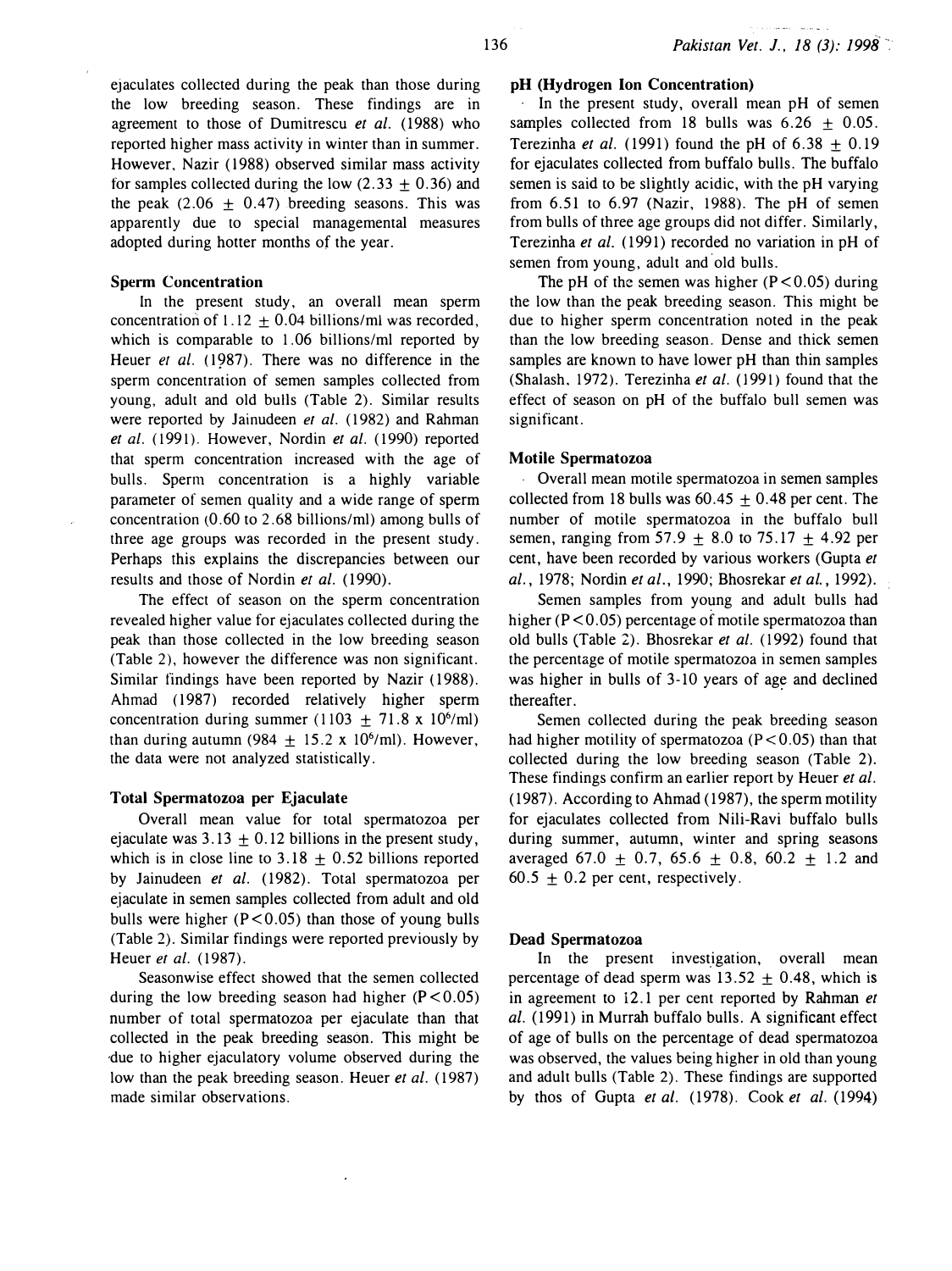| Months/seasons       | Ambient Temperature (°C) | Relative humidity $(\%)$ | Day length (hrs.) |
|----------------------|--------------------------|--------------------------|-------------------|
| Low breeding season  |                          |                          |                   |
| May                  | $34.0(23-41)$            | 82.0 (80-83)             | 13.00             |
| June                 | $37.0(26-43)$            | 84.0 (78-91)             | 14.00             |
| July                 | 33.0 (28-44)             | 83.0 (75-87)             | 13.30             |
| Mean                 | 34.90                    | 82.00                    | 13.45             |
| Peak breeding season |                          |                          |                   |
| September            | $30.0(22-37)$            | $81.0(76-83)$            | 12.00             |
| October              | $27.0(13-34)$            | 78.0 (72-80)             | 11.30             |
| November             | $19.0(09-32)$            | 71.0 (66-79)             | 10.30             |
| Mean                 | 24.40                    | 76.00                    | 11.45             |

Table 1: Mean values of ambient temperature, relative humidity and day length recorded at Cotton Research Station, Sahiwal during the low and the peak breeding seasons.

Values within parenthesis show ranges

found that increased number of dead spermatozoa in semen might be due to internal testis insult which was higher in old bulls because of age factor.

Significantly higher number of dead spermatozoa were found during the low than the peak breeding season. Previous studies have shown that ejaculates collected during summer had higher number of dead spermatozoa than those collected in winter (Ahmad et al., 1987; Ahmad et al., 1991; Barnabe et al., 1992). The incidence of higher dead spermatozoa in the summer season seems to be due to impairment of spermatogenesis because of environmental and nutritional stress. A combination of these factors can further augment this condition.

#### Morphologically Abnormal Spermatozoa

The overall mean percentage of morphologically abnormal spermatozoa in ejaculates collected from 18 bulls was  $12.97 \pm 0.48$ . Similarly, Malik *et al.* (1974) reported 11.91 per cent abnormal spermatozoa in adult Nili-Ravi buffalo bulls. Higher percentages of abnormal sperm, 18.2 to 23.7 per cent, have been reported for Egyptian (Younis et al., 1980) and Nili-Ravi buffalo bulls (Ahmad *et al.*, 1987). These discrepancies seem to be due to differences in management and nutritional status, in addition to age and seasonal influences, of the breeding bulls.

Age of bulls had a significant effect on the occurrence of abnormal spermatozoa in their semen. The highest abnormal sperm percentage was recorded in ejaculates collected from old bulls and the lowest in those from adult bulls (Table 2). Similarly, Ahmad et al. (1987) found 13.00  $\pm$  3.70, 13.00  $\pm$  0.90 and 20.90  $\pm$  4.80 per cent abnormal spermatozoa in young, adult and old bulls, respectively. According to Settergren (1994), 10 per cent sperm abnormalities were found in semen samples collected from young and adult cow bulls whereas 20 per cent in those of old bulls.

In the present study, abnormal spermatozoa were higher in the low than the peak breeding season (Table 2). These findings are supported by Heuer et al. (1987) who found higher sperm abnormalities  $(14.2\%)$  in the low than (10.8%) in the peak breeding season. Higher level of sperm abnormalities during hot summer season might be due to the heat stress experienced by bulls, as elevated environmental temperature impairs testicular function. Body temperature of buffalo bulls is elevated during summer season due to poor thermoregulatory mechanism in this species (Ahmad et al., 1987; Nazir, 1988; Bhosrekar et al., 1992). Ahmad (1987) reported the lowest sperm abnormalities  $(5.4 \pm 0.1\%)$  in autumn; the values for winter, spring and summer seasons were 6.4  $\pm$  0.2, 6.9  $\pm$  0.4 and 6.0  $\pm$  0.9 per cent, respectively. However, the data were not analyzed statistically.

The results of the present study showed that the semen quality of the Nili-Ravi buffalo bulls was low during the low breeding season. Ambient temperature coupled with relative humidity and the photoperiod appear to be the main climatic components regulating the seasonal influence on the reproductive functions of the seasonal breeders. It is difficult to apportion any single climatic component as being solely responsible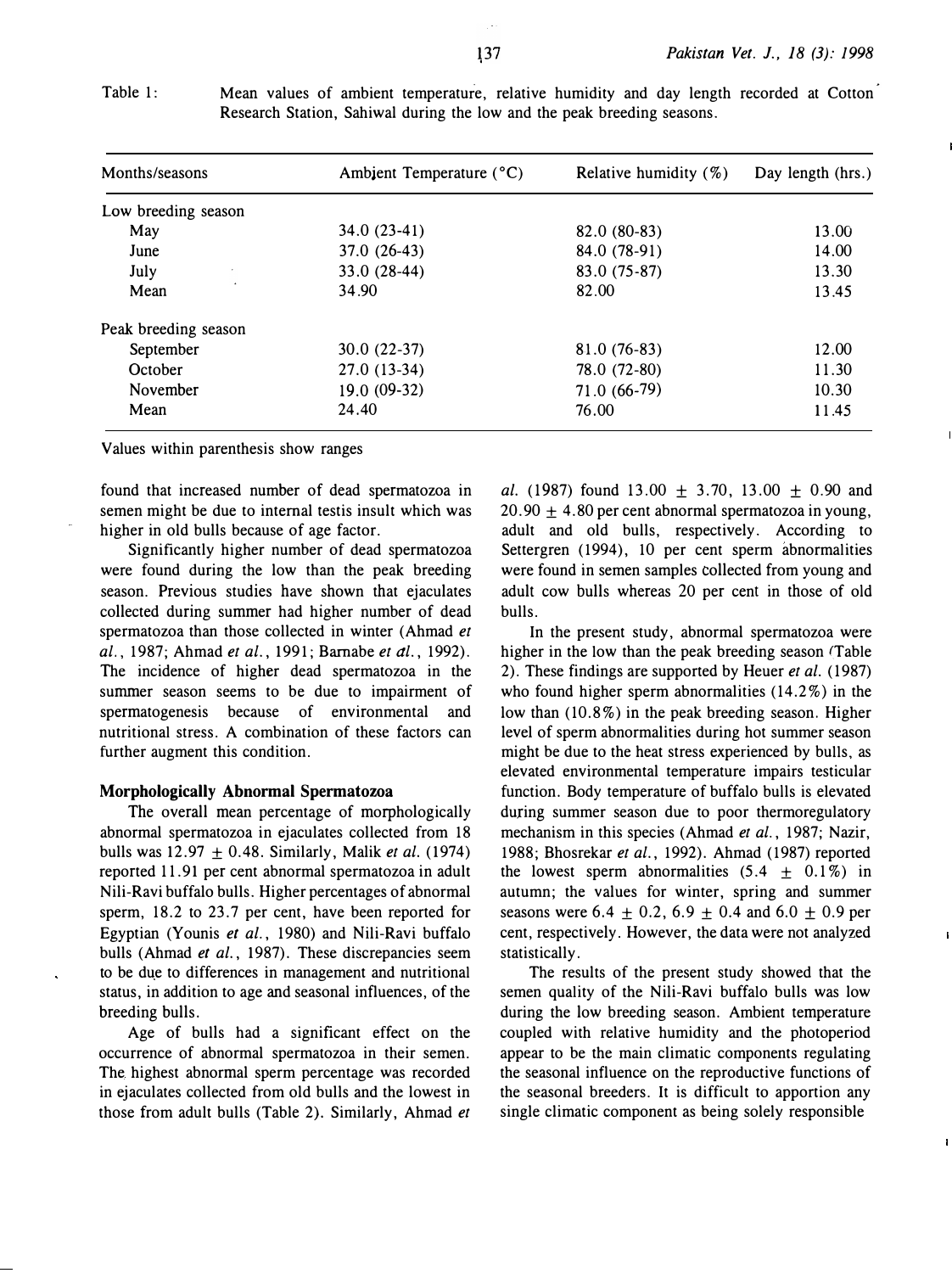$\ddot{\phantom{0}}$ 

| Parameters                       | Low breeding season | Peak breeding season | Overall mean      |
|----------------------------------|---------------------|----------------------|-------------------|
| Ejaculatory volume (ml)          |                     |                      |                   |
| Young                            | $2.86 \pm 0.09$     | $2.39 \pm 0.14$      | $2.51 \pm 0.11b$  |
| Adult                            | $3.90 \pm 0.21$     | $2.67 \pm 0.14$      | $3.03 \pm 0.13a$  |
| Old                              | $3.56 \pm 0.19$     | $2.67 \pm 0.16$      | $2.86 \pm 0.13a$  |
| Mean                             | $3.44 \pm 0.11A$    | $2.57 \pm 0.90B$     | $2.80 \pm 0.07$   |
| Mass Activity                    |                     |                      |                   |
| Young                            | $1.61 \pm 0.17$     | $2.25 \pm 0.17$      | $1.93 \pm 0.13b$  |
| Adult                            | $1.72 \pm 0.13$     | $2.64 \pm 0.09$      | $2.18 \pm 0.11a$  |
| Old                              | $1.14 \pm 0.10$     | $1.92 \pm 0.13$      | $1.53 \pm 0.10c$  |
| Mean                             | $1.49 \pm 0.08$ A   | $2.27 \pm 0.09B$     | $1.88 \pm 0.07$   |
| Sperm concentration $(x 10^9)$   |                     |                      |                   |
| Young                            | $1.01 \pm 0.08$     | $1.21 \pm 0.11$      | $1.11 \pm 0.07a$  |
| Adult                            | $1.10 \pm 0.80$     | $1.23 \pm 0.08$      | 1.16 $\pm$ 0.06a  |
| Old                              | $1.03 \pm 0.08$     | $1.13 \pm 0.11$      | $1.08 \pm 0.07a$  |
| Mean                             | $1.05 \pm 0.05A$    | $1.29 \pm 0.06$ A    | $1.12 \pm 0.04$   |
| Total sperm/ejaculate $(x 10^9)$ |                     |                      |                   |
| Young                            | $3.62 \pm 0.42$     | $3.03 \pm 0.33$      | $2.77 \pm 0.18b$  |
| Adult                            | $2.97 \pm 0.23$     | $2.87 \pm 0.27$      | 3.49 $\pm$ 0.22a  |
| Old                              | $3.54 \pm 0.26$     | $2.73 \pm 0.30$      | $3.11 \pm 0.23a$  |
| Mean                             | $3.38 \pm 0.11A$    | $2.87 \pm 0.17B$     | $3.13 \pm 0.12$   |
| pH                               |                     |                      |                   |
| Young                            | $6.66 \pm 0.11$     | $6.37 \pm 0.16$      | 6.34 $\pm$ 0.09a  |
| Adult                            | $6.31 \pm 0.11$     | $6.01 \pm 0.09$      | 6.16 $\pm$ 0.07a  |
| Old                              | $6.37 \pm 0.12$     | $6.18 \pm 0.13$      | $6.27 \pm 0.09a$  |
| Mean                             | $6.33 \pm 0.06$ A   | 6.18 $\pm$ 0.77B     | $6.26 \pm 0.05$   |
| Sperm motility (%)               |                     |                      |                   |
| Young                            | 59.44 $\pm$ 0.80    | $61.94 \pm 1.29$     | 60.69 $\pm$ 0.77a |
| Adult                            | $60.00 \pm 0.99$    | $65.00 \pm 0.90$     | 62.50 $\pm$ 0.78a |
| Old                              | 56.22 $\pm$ 1.07    | $60.11 \pm 0.91$     | 58.16 $\pm$ 0.76b |
| Mean                             | 58.56 $\pm$ 0.59A   | 62.35 $\pm$ 0.66B    | $60.45 \pm 0.48$  |
| Dead sperm $(\%)$                |                     |                      |                   |
| Young                            | $16.01 \pm 0.98$    | $11.90 \pm 2.00$     | $13.96 \pm 0.98b$ |
| Adult                            | $13.27 \pm 0.78$    | $10.80 \pm 1.36$     | $12.04 \pm 0.67$  |
| Old                              | $13.61 \pm 0.01$    | $15.52 \pm 0.98$     | $14.57 + 0.74a$   |
| Mean                             | 14.30 $\pm$ 0.57A   | 12.74 $\pm$ 0.75B    | $13.52 \pm 0.48$  |
| Total abnormal sperm $(\%)$      |                     |                      |                   |
| Young                            | $14.34 \pm 1.23$    | $11.69 \pm 1.13$     | $13.02 \pm 0.85b$ |
| Adult                            | 13.76 $\pm$ 0.91    | 11.18 $\pm$ 0.58     | $12.22 \pm 0.58b$ |
| Old                              | $13.64 \pm 1.16$    | $12.93 \pm 1.34$     | $14.29 \pm 1.03a$ |
| Mean                             | $13.74 \pm 0.61$ A  | $11.94 \pm 1.61B$    | $12.97 \pm 0.48$  |
|                                  |                     |                      |                   |

 $\hat{\boldsymbol{\beta}}$ 

 $\frac{1}{2}$ 

l,

Table 2: Mean values (  $\pm$  SEM) of various parameters of semen quality collected from buffalo bulls of three age groups during the low and the peak breeding seasons.

Values with different lower case letters in a column and upper case letters ih a row for each parameter differ significantly  $(P<0.05)$ .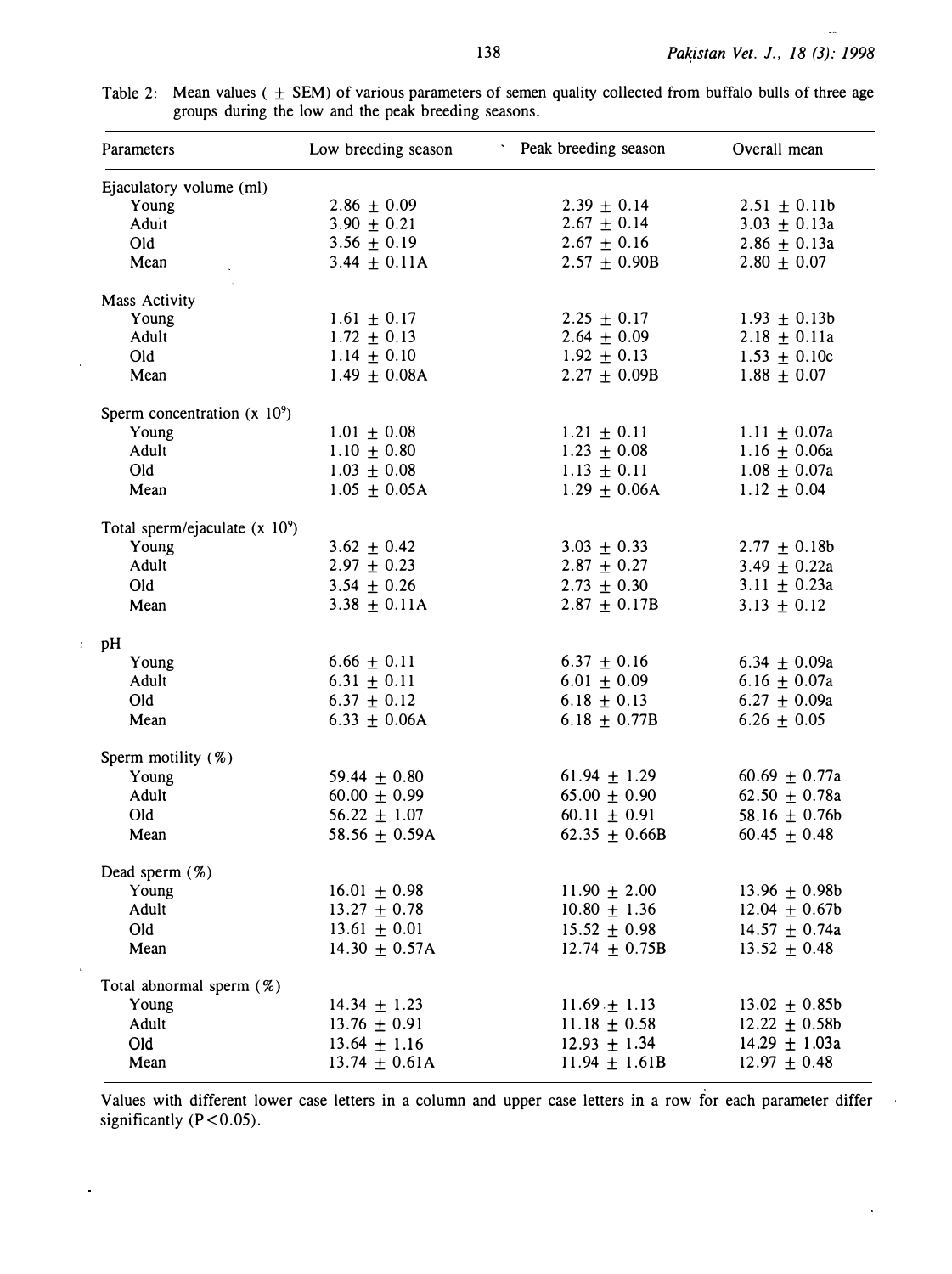for seasonal variations in the reproductive activity of animals at a certain locality (Ahmad, 1994). In the tropical and the subtropical regions of the world, high ambient temperature (Edgar, 1963) and relatively humidity (El-Wishy and El-Sawaf, 1971) have been shown to adversely affect the semen quality of rams and goats.

In the area where this study was conducted, there was relatively more variation in the ambient temperature between the two seasons than the day length or relative humidity (Table 1). It appears that the reproductive activity of the Nili-Ravi buffalo bulls kept under Pakistan climatic conditions is probably influenced more by the ambient temperature than by the day length or relative humidity. The combined effect of high ambient temperature and increased relative humidity perhaps more adversely affects the reproductive performance of the males of this species than does the individual climatic parameter. However, there is no experimental evidence. According to Ahmad ( 1987), management of breeding bulls over the year should be improved to eliminate nutritional variation effects, as fodder used at flat rates for feeding over the year are not of the same nutrient composition.

It is well known that the male reproductive activity is under the infleunce of male sex hormones, including LH and testosterone. In the buffalo bulls, the blood testosterone concentrations are shown to be higher during the breeding (0.17-23.0 ng/m1) than the nonbreeding season (0.15-2.21 ng/ml, Brown et al., 1991). Thus, it seems that the low quality of semen during the low breeding season in the Nili-Ravi buffalo bulls observed in this study was due to low levels of LH and testosterone during that season. However, the possible effect of quality and quantity of fodder available during the low breeding season cannot be ruled out. This study was carried out during summer and autumn seasons only. Further studies on the secretory profiles of LH and testosterone over a 12 month period may be undertaken to explain seasonal differences in the reproductive functions of the Nili-Ravi buffalo bulls.

# **REFERENCES**

- Ahmad, M., 1987. State of knowledge paper on male dairy buffalo reproduction. Proc. Int. Symp. Milk Buffalo Reproduction, Islamabad, 1: 217-255.
- Ahmad, M., M. Latif and M. Ahmad, 1987. Morphological abnormalities of spermatozoa of Nili-Ravi buffalo semen. Buffalo J., 2: 153-160.
- Ahmad, N., M. Shahab, M. Anzar and M. Arslan,. 1991. Changes in the behaviour and androgen levels during pubertal development of the buffalo bull. Applied Anim. Behaviour Sci., 32: 101-105.
- Ahmad, N., 1994. Clinical and experimental studies of reproductive functions in the ram and male goat with special reference to the use of diagnostic ultrasound. Ph.D. thesis, Univ. London, U.K.
- Akhtar, A.S., 1988. Monograph on reproductive pattern of riverine buffaloes and recommendations to improve their reproductive performance at small farmer level. Pakistan Agri. Res. Council, Islamabad, pp: 5-11.
- Anzar, M., M. Ahmad, M. Bakhsh and N. Iqbal, 1988. Effect of frequency of ejaculation on sexual behaviour and semen production ability of buffalo bulls. Proc. 11th Int. Congr. Anim. Reprod. A.I., Dublin, Ireland, 3: 225.
- Bamabe, V.H., R.C. Bamabe, R.P. Appuda, J.A. Visintin and M.T.L. Freitas, 1992. Seasonal behaviour of semen collected by electro-ejaculation from buffaloes raised in SAO Paulo State (Southeast Brazil). 12th Int. Congr. Anim. Reprod. A.I. The Hague, Netherlands, 4: 484.
- Bhosrekar, M.R., J.R. Purohit, S.B. Gokhale and B.R. Mangurkar, 1992. Semen characteristics and behavioural patterns of buffalo bulls in relation to age and season. Indian J. Anim. Sci., 62: 251-255.
- Brown, J.L., D.E. Wildt, J.R. Reath, J.G. Howard, D.L. Janssen, S.B. Citino, M. Bush and V.D. Vops, 1991. Impact of season on seminal characteristics and endocrine status of adult freeranging African buffalo. J. Reprod. Fert., 92: 47- $57.$
- Cook, R.B., G.H. Coulter and J.P. Kastelie, 1994. The testicular vascular cone, scrotal thermoregulation and their relationship to sperm production and seminal quality in beef bulls. Theriogenology 41: 653-671.
- Dumitrescu, 1., P. Ristea and R. Chivu, 1988. Cytological and biochemical indices in buffalo semen and its freezing ability in different seasons. Zootchine, 31: 49-55.
- Duncan, D.B., 1955. Multiple range and multiple F. tests. Biometrics, 11: 1-42.
- Edgar, D.G., 1963. The place of ram testing in sheep industry. N.Z. Vet. J., 11: 113-117.
- El-Wish, A.B., 1978. Reproductive performance of Iraqi buffaloes. Seasonal variation in sexual desire and semen characteristics. Zuchthygiens, 13 (1): 28-32.